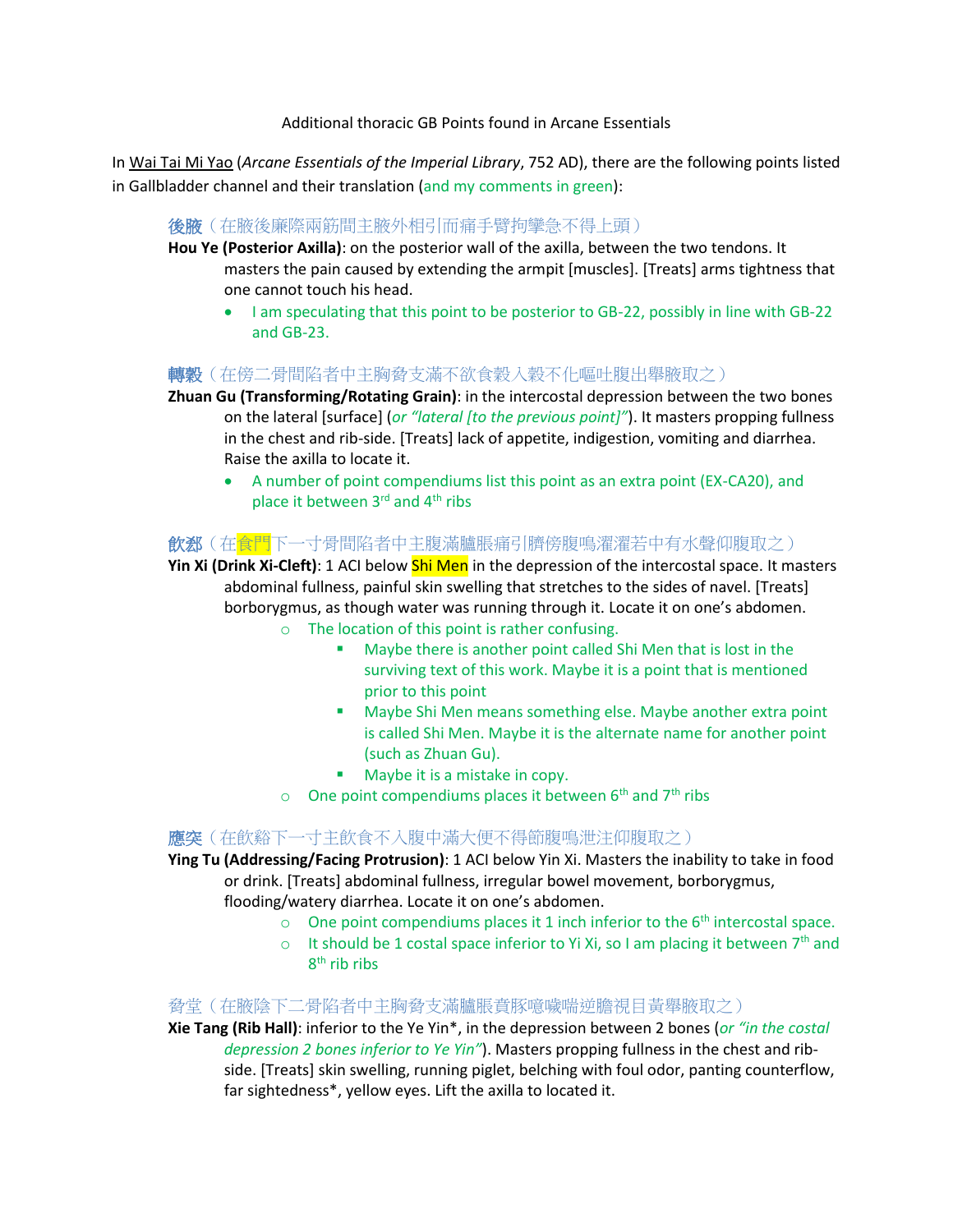- $\circ$  Ye Yin: meaning, "Yin of the axilla." I am speculating it meaning the superior concave of the axilla. Or this may indicate a point name that I do not know.
- 膽視 (Zhan Shi or Dan Shi): literally, it says "Gallbladder sight" in modern Chinese, we would use 瞻視 instead, which could mean far sight.
- o Chinese Acupuncture list this point as an extra point and place it 2 inches inferior to the armpit, about 1 ACI above GB-22
- o I am speculating it to be between 2<sup>nd</sup> and 3<sup>rd</sup> ribs

# 旁庭(在脅堂下二骨間陷者中舉腋取之灸三壯主卒暴中飛尸遁及胸脅支滿時上搶心嘔吐喘 逆咽乾脅痛)

**Pang Ting (Side Court)**: inferior to the Xie Tang, in the depression between 2 bones (*or "in the costal depression 2 bones inferior to Xie Tang"*). Lift the axilla to locate it. Moxa 3 cones. Master sudden turmoil and possession of the flying corpse. [Treat] propping fullness in the chest and rib-side, ascending throbbing sensation toward the heart, nausea, vomiting, panting counterflow, dry throat, and rib side pain.

- o The grammar and sentence structure of this point seems to be different from the rest of the points. It may be a later addition to the original text.
- $\circ$  I am speculating it to be 2 bones down from Xie Tang, thus between the 4<sup>th</sup> and 5<sup>th</sup> ribs, just below GB-22

# 始素(在腋脅下廉下二寸骨陷者中主脅下支滿腰痛引腹筋攣陰氣上縮舉臂取之)

**Shi Su (Plain Origin)**: in the intercostal depression 2 ACI below the inferior wall of the armpit-ribside (posterior auxiliary fold). Masters propping fullness in the hypochondria. [Treats] back pain that stretches to the abdomen, cramping, Yin Qi\* retracts to the above. Lift the arm to locate it.

- o Yin Qi: likely meaning "genital"
- $\circ$  I am speculating it to be on the latero-posterior surface of the flank, where it is below the diaphragm in the hypochondria region, which requires listing of arm to locate the point.

I have not seen these points listed anywhere besides this source text: Wai Tai Mi Yao.

They were not found in Sun Simiao's works 100 years prior to this work, which allegedly compiled everything Sun Simiao could get his hands on; nor were they found in the monumental Bronze Man Classic dated 250 years later (*Tong Ren Shu Xue Zhen Jiu Tu Jing: The Classical Acupuncture and Moxibustion Illustration of the Bronze Man Shu Points*).

It always makes me wonder why there aren't many points in that region, even though I can always palpate sore spots there; perhaps they are not needed with the usage of other points, or perhaps they are not supposed to be used due to other concerns. I don't know. I need to research more before I can say more about it.

Below is my speculation of where the points are located: